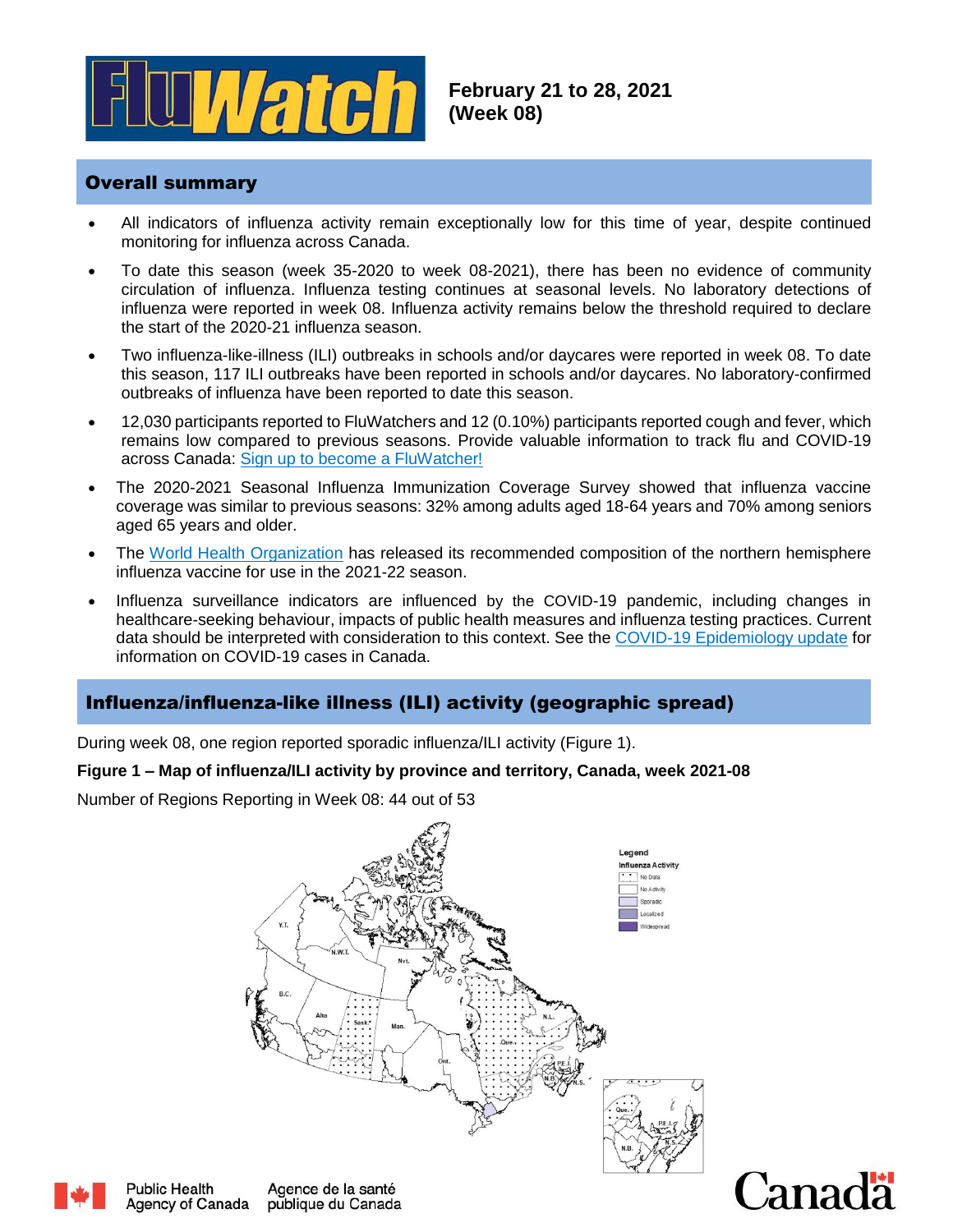## Laboratory-confirmed influenza detections

In week 08, no laboratory detections of influenza were reported.

To date this season, 65 influenza detections have been reported (Figure 2), which is significantly lower than the past six seasons where an average of 35,548 influenza detections were reported for the season to date. All provinces and territories are closely monitoring indicators of influenza activity this season. Data in the FluWatch report represent surveillance data available at the time of writing, and may change as updates are received.

Thirty-one of the influenza detections reported to date this season are known to be associated with recent live attenuated influenza vaccine (LAIV) receipt and do not represent community circulation of seasonal influenza viruses. LAIV strains are attenuated but can be recovered by nasal swab in children and adults following vaccination with that product (i.e., "shedding"). For more information, please refer to the [Canadian Immunization](https://www.canada.ca/en/public-health/services/publications/vaccines-immunization/canadian-immunization-guide-statement-seasonal-influenza-vaccine-2020-2021.html#IV2)  [Guide Chapter on Influenza and Statement on Seasonal Influenza Vaccine for 2020–2021 \(Section IV.2\).](https://www.canada.ca/en/public-health/services/publications/vaccines-immunization/canadian-immunization-guide-statement-seasonal-influenza-vaccine-2020-2021.html#IV2)

Overall, the percentage of laboratory tests positive for influenza remains at exceptionally low levels, despite the elevated levels of testing seen this week. In week 08, 20,971 tests for influenza were performed at reporting laboratories and the percentage of tests positive for influenza in week 08 was 0%. Compared to the past six seasons, the number of tests performed this week was higher than the average (10,865) and the percentage of tests positive for influenza remains well below average (25.1%) (Figure 3a and 3b). Over the past few weeks, influenza testing numbers have been fluctuating due to changes in Provincial and Territorial testing practices.

In Canada, at the national level, the influenza season typically starts around week 47 (mid-November) and is defined when at least 5% of influenza tests are positive and a minimum of 15 positive tests are observed nationally. Over the past 6 seasons, the influenza season has begun as early as week 43 (mid-October) and as late as week 1 (early January). As of week 08, influenza activity has remained below the threshold required to declare the start of the 2020-2021 influenza season.

Testing for influenza and other respiratory viruses has been influenced by the current COVID-19 pandemic. Changes in laboratory testing practices may affect the comparability of data to previous weeks or previous seasons.

For more detailed weekly and cumulative influenza data, see the text descriptions fo[r Figure 2](https://www.canada.ca/en/public-health/services/diseases/flu-influenza/influenza-surveillance/weekly-influenza-reports.html) or the [Respiratory](https://www.canada.ca/en/public-health/services/surveillance/respiratory-virus-detections-canada.html)  [Virus Detections in Canada Report.](https://www.canada.ca/en/public-health/services/surveillance/respiratory-virus-detections-canada.html)

#### **Figure 2 – Number of positive influenza tests and percentage of tests positive, by type, subtype and report week, Canada, weeks 2021-08**

Number of laboratories reporting in week 08: 33 out of 35



*The shaded area indicates weeks where the positivity rate was at least 5% and a minimum of 15 positive tests were observed, signalling the period of [seasonal influenza activity.](https://journals.plos.org/plosone/article?id=10.1371/journal.pone.0141776)*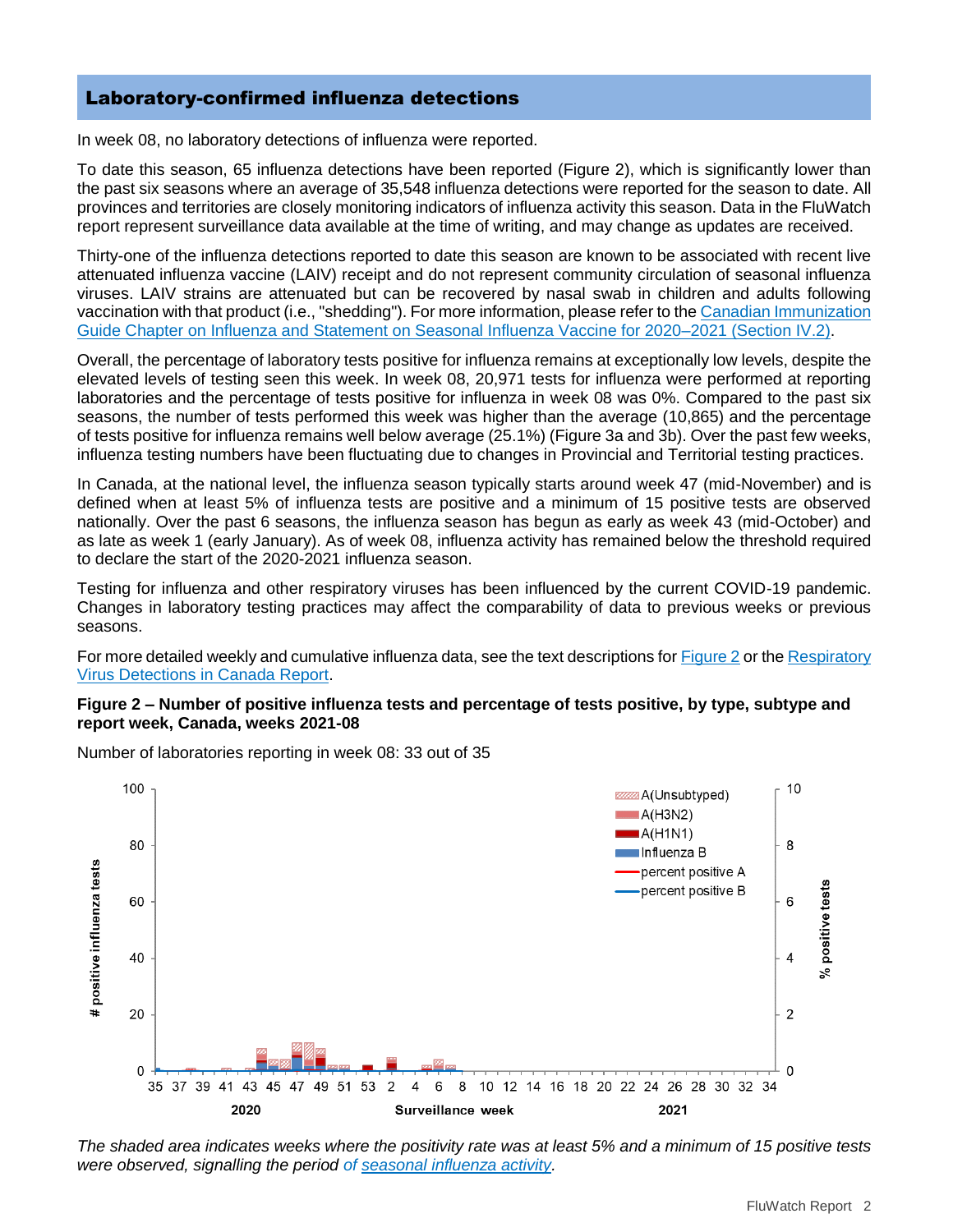### **Figure 3 – Number of influenza tests (a) and percentage of tests positive (b) in Canada by week, weeks 2020-35 to 2021-08 as compared to previous seasons**

- a) Current number of influenza tests performed, compared to previous seasons
- b) Current percentage of tests positive for influenza, compared to previous seasons



*The shaded area represents the maximum and minimum number of influenza tests (a) or percentage of tests positive (b) reported by week from seasons 2014-2015 to 2019-2020.*

# Syndromic / influenza-like illness (ILI) surveillance

## Healthcare practitioners sentinel syndromic surveillance

In week 08, 0.2% of visits to healthcare professionals were due to influenza-like illness (ILI), which remains lower than average compared to recent seasons (Figure 4).

This trend should be interpreted with caution as there have been changes in healthcare seeking behavior of individuals and a smaller number of sentinels reporting in recent weeks compared to previous seasons.

#### **Figure 4 – Percentage of visits for ILI reported by sentinels by report week, Canada, weeks 2020-35 to 2021-08**

Number of Sentinels Reporting in Week 08: 60



*The shaded area represents the maximum and minimum percentage of visits for ILI reported by week from seasons 2014-2015 to 2019-2020.*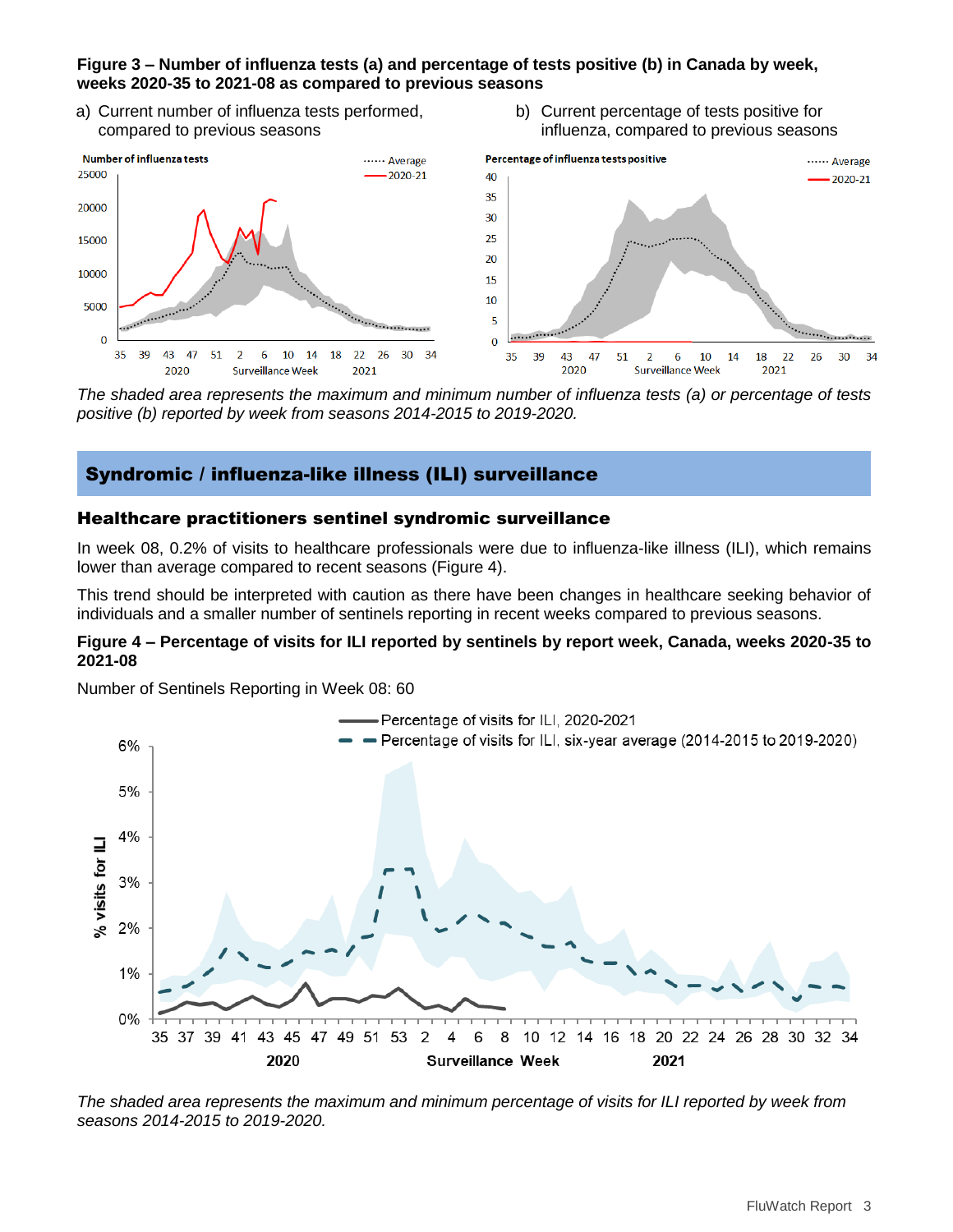## **FluWatchers**

In week 08, 12,030 participants reported to FluWatchers, and 12 participants (0.10%) reported symptoms of cough and fever (Figure 5). The percentage of participants reporting cough and fever remains at very low levels and may be a direct effect of individual and public health measures enacted to reduce the spread of COVID-19. FluWatchers reporting is not impacted by changes in health services or health seeking behaviours.

If you are interested in becoming a [FluWatcher,](https://www.canada.ca/en/public-health/services/diseases/flu-influenza/fluwatcher.html) [sign up today.](https://cnphi.canada.ca/fluWatcher/register)

#### **Figure 5 – Percentage of FluWatchers participants reporting cough and fever, Canada, weeks 2020-35 to 2021-08**

Number of Participants Reporting in Week 08: 12,030



*The shaded area represents the maximum and minimum percentage of percentage of participants reporting cough and fever by week, from seasons 2014-2015 to 2019-2020*

#### **Online Figure – Geographic distribution of FluWatchers participants reporting cough and fever, Canada, week 2021-08**

Click on the map to access the link

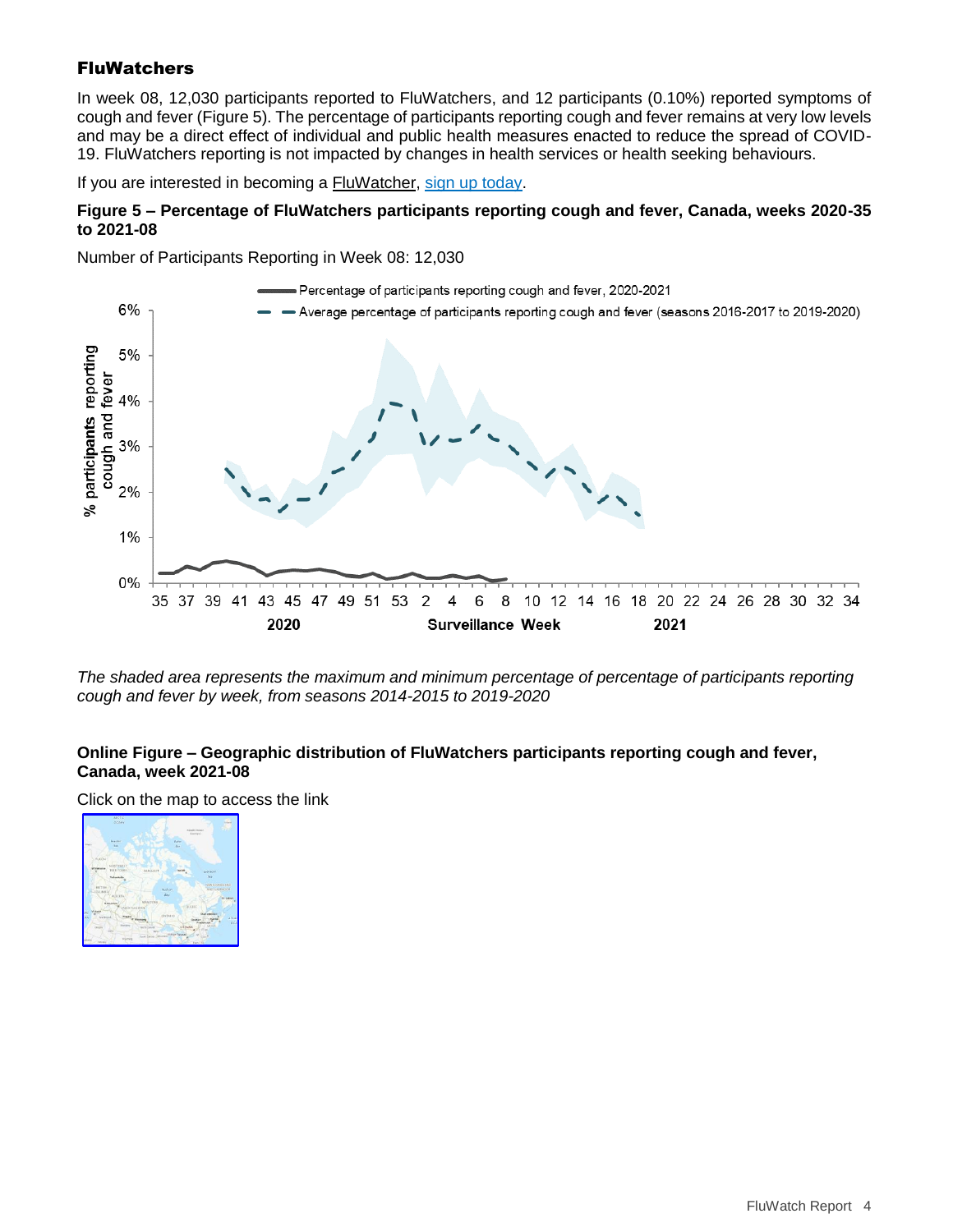### Influenza outbreak surveillance

In week 08, two influenza-like-illness (ILI) outbreaks in schools and/or daycares were reported.

To date this season, 117 influenza-like-illness (ILI) outbreaks in schools and/or daycares, and no other influenza or ILI outbreaks have been reported in any other settings.

Outbreaks of ILI in schools and daycares are identified when greater than 10% absenteeism due to ILI are reported in these settings. The number of ILI outbreaks in schools and daycares reported is higher compared to the same time period in the previous two seasons. This is not unexpected given changes to outbreak surveillance, specifically increased vigilance in schools to monitor and report absenteeism due to ILI, and the increased restrictions on attendance for children with symptoms of viral respiratory illness.

Outbreaks of ILI are not specific to any one respiratory pathogen and can be due influenza or other respiratory viruses, including rhinovirus and SARS-CoV-2, the virus that causes COVID-19. For more information on the respiratory viruses currently circulating in Canada, please refer to the [Respiratory Virus Detections in Canada](https://www.canada.ca/en/public-health/services/surveillance/respiratory-virus-detections-canada/2020-2021/week-40-ending-october-3-2020.html)  [Report.](https://www.canada.ca/en/public-health/services/surveillance/respiratory-virus-detections-canada/2020-2021/week-40-ending-october-3-2020.html)

Number of provinces and territories reporting in week 08<sup>1</sup>: 11 out of 13

*<sup>1</sup>All Provinces and Territories (PTs) participate in FluWatch's outbreak surveillance system. This outbreak system monitors influenza and ILI outbreaks in long-term care facilities, acute care facilities, schools and daycares, remote and/or isolated communities, and facilities categorized as 'other'. Not all reporting PTs report outbreaks in all these settings. All PTs report laboratory confirmed outbreaks in LTCF. Four PTs (NB, NL, NS and YK) report ILI outbreaks in schools and/or daycares.* 

#### Severe outcomes influenza surveillance

#### Provincial/territorial influenza hospitalizations and deaths

In week 08, no influenza-associated hospitalizations were reported by participating provinces and territories<sup>2</sup>. To date this season no influenza-associated hospitalizations were reported by participating provinces and territories.

Number of provinces and territories reporting in week 08: 8 out of 9

*2 Influenza-associated hospitalizations are reported by Alberta, Manitoba, New Brunswick, Newfoundland and Labrador, Northwest Territories, Nova Scotia, Prince Edward Island and Yukon. Only hospitalizations that require intensive medical care are reported by Saskatchewan.*

#### Pediatric influenza hospitalization and deaths

In week 08 no influenza-associated hospitalizations were reported. To date this season, less than five pediatric (≤16 years of age) hospitalizations with influenza have been reported by the Immunization Monitoring Program Active (IMPACT) network.

#### Adult influenza hospitalization and deaths

Surveillance of laboratory-confirmed influenza-associated adult (≥16 years of age) hospitalizations by the Canadian Immunization Research Network (CIRN) Serious Outcomes Surveillance (SOS) network has not yet begun for the 2020-2021 season.

## Influenza strain characterizations

Due to the very low influenza circulation to date this season, the National Microbiology Laboratory has not received influenza viruses collected during the 2020-2021 season for strain characterization.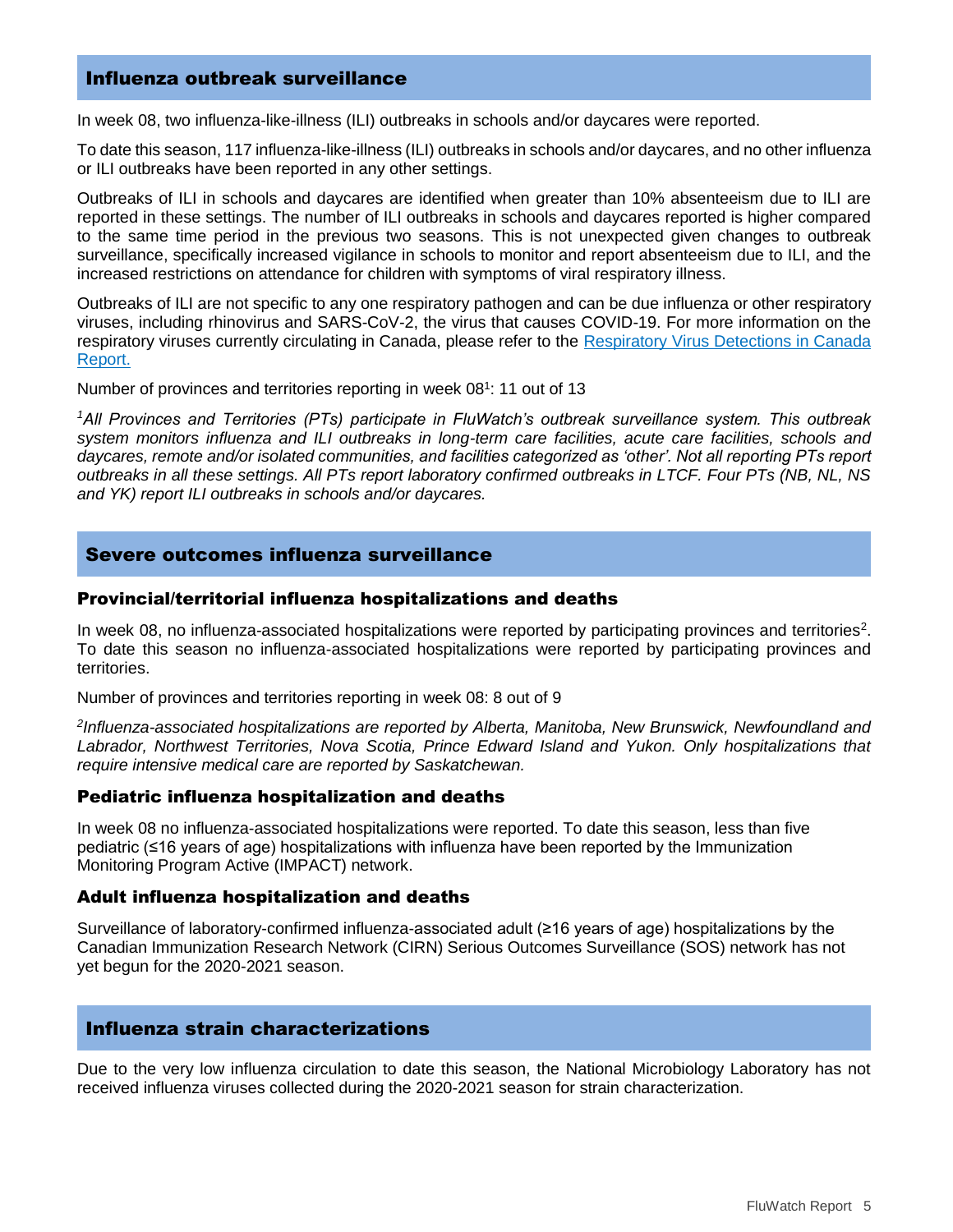## Antiviral resistance

Due to the very low influenza circulation to date this season, the National Microbiology Laboratory has not received influenza viruses collected during the 2020-2021 season for antiviral resistance testing.

## Vaccine monitoring

Vaccine monitoring refers to activities related to the monitoring of influenza vaccine coverage and effectiveness.

### Vaccine coverage

The Seasonal Influenza Immunization Coverage Survey is an annual telephone survey conducted between January and February that collects information from Canadians on whether they received the annual seasonal influenza vaccine that season. Vaccine coverage is measured as the percentage of people who reported receiving the influenza vaccine in a specific influenza season.

In the 2020-21 influenza season, coverage was similar to the [2019-20 season,](https://www.canada.ca/en/public-health/services/immunization-vaccines/vaccination-coverage/2019-2020-seasonal-influenza-flu-vaccine-coverage.html) at:

- 32% among adults aged 18 to 64 years.
	- $\circ$  29% among adults aged 18-64 without chronic medical conditions.
	- $\circ$  41% among adults aged 18 to 64 years with chronic medical conditions.
- 70% among seniors (aged 65 years and older).

#### **Table 1 – Influenza vaccine coverage among adults (n=3,032)\* by risk group† and gender‡, Seasonal Influenza Vaccination Coverage Survey, Canada, September 2020 – February 2021**

| Age group (years)            | All  |                                  | <b>Male</b> |                                  | <b>Female</b> |                                |
|------------------------------|------|----------------------------------|-------------|----------------------------------|---------------|--------------------------------|
|                              | N    | Vaccine Coverage % N<br>(95% CI) |             | Vaccine Coverage % N<br>(95% CI) |               | Vaccine Coverage %<br>(95% CI) |
| All adults $(218)$           | 3014 | 40.4 (38.4-42.4)                 | 1399        | 35.2 (32.5-38.0)                 | 1595          | 45.2 (42.4-48.1)               |
| 18-64                        | 2152 | $32.4(30.1-34.6)$                | 1024        | 27.3 (24.3-30.3)                 | 1115          | 37.4 (34.1-40.7)               |
| with chronic medical 646     |      | 40.5 (36.2-44.8)                 | 286         | 36.9 (30.7-43.1)                 | 354           | 43.5 (37.5-49.4)               |
| without chronic medical 1498 |      | 29.2 (26.6-31.8)                 | 734         | 24.2 (20.8-27.6)                 | 757           | 34.6 (30.6-38.5)               |
| ≥65                          | 862  | 70.4 (67.1-73.8)                 | 375         | 68.0 (62.8-73.2)                 | 480           | 72.8 (68.4-77.1)               |

\*18 people did not recall whether they had received the influenza vaccine and were excluded from coverage estimates.

†11 people who were 18-64 years old did not disclose whether they had any chronic medical conditions (CMC) and were excluded from stratified analysis.

‡11 people did not disclose their gender and 9 people did not identify themselves as male or female. They were excluded from stratified analysis.

## Vaccine effectiveness

Influenza vaccine effectiveness estimates are typically available in February or March of each year. Given the low influenza circulation this season to date, mid-season VE estimates will not be available for the 2020-2021 season.